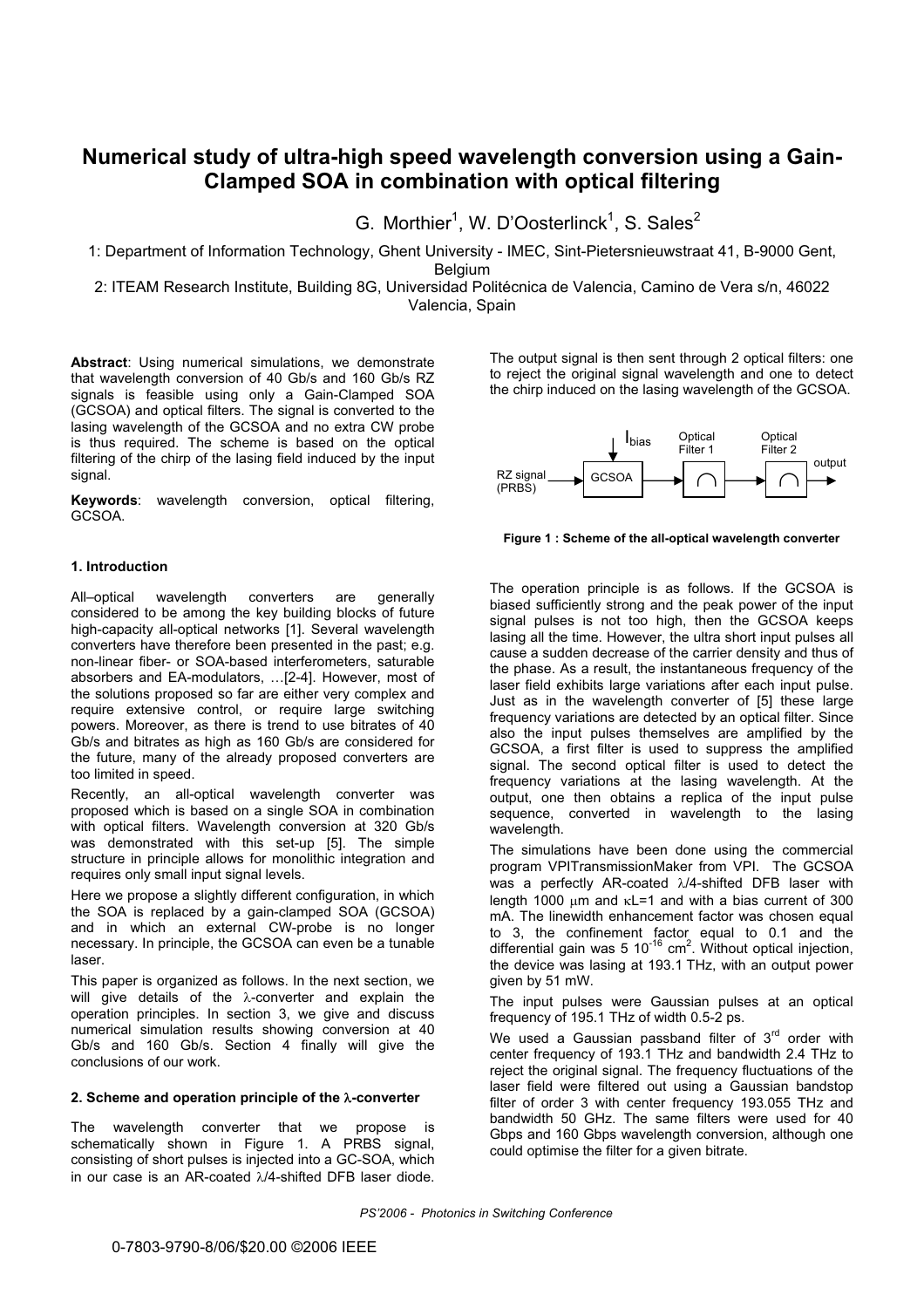#### **3. Numerical results and discussion**

# *3.1 Results*

Figure 2 shows the input signal at 40 Gbps, consisting of Gaussian pulses of 1 ps with peak power 30 mW. In this figure and in following figures, we only show the time window between 2 and 4 ns for reasons of clarity and such that the initial transient of the GCSOA is not included. Figure 3 shows the optical spectrum at the output. All frequencies are relative to the reference frequency of 194.1 THz.

The short pulses (shorter than the roundtrip time in the laser cavity) cause a sudden decrease of the carrier density in the laser cavity and thus a sudden decrease of the phase of the laser field. This in turn results in very short, relatively large frequency variations which can be seen in Figure 4. The magnitude of these frequency variations is a few tens of GHz. After optical filtering, these frequency fluctuations result in the wavelength converted signal shown in Figure 5.

It has to be noted that the signal in Figure 4 and 5 is slightly delayed (with about 150-200 ps) with respect to the input signal of Figure 2. This delay corresponds with the delay in the GCSOA, but also consists of delays added by the software tool. However, taking into account this delay, one can see that the wavelength converted signal is a replica of the input signal, with a power level of about 5 dB lower.



**Figure 2 : Input signal of 40 Gb/s 1 ps pulses.** 



**Figure 3 : Optical spectrum at the output of the GCSOA for an input signal of 40 Gb/s 1 ps pulses.** 

It must be remarked that the short pulses cause a sudden decrease of the carrier density to below the threshold carrier density. However, the carrier density never goes far below the threshold value and, due to the high current, it recovers so fast that the power of the lasing field never decreases very much and can keep acting as probe field. We also want to point out that the very short frequency variations are somewhat contradictory to what one would expect based on the rate equations. From those rate equations, which are only valid on a time scale longer than the cavity roundtrip time, one would expect only a small frequency variation which is proportional with the small carrier density variation. However, on a time scale shorter than the roundtrip time, one obtains a sudden phase variation and thus a rather large frequency variation.



**Figure 4 : Variations of the frequency of the laser field for an input signal of 40 Gb/s 1 ps pulses.** 



**Figure 5 : Wavelength converted signal.** 

Using the same laser (at the same current) and the same optical filters we also succeeded in obtaining (numerically) wavelength conversion at 160 Gbps. For this bitrate however, the input optical pulses were shorter (width: 0.5 ps) and with a lower peak power of 10 mW. Figure 6 shows the input signal and Figure 7 the output signal. This time we only give a time window of 1 ns. for reasons of clarity.